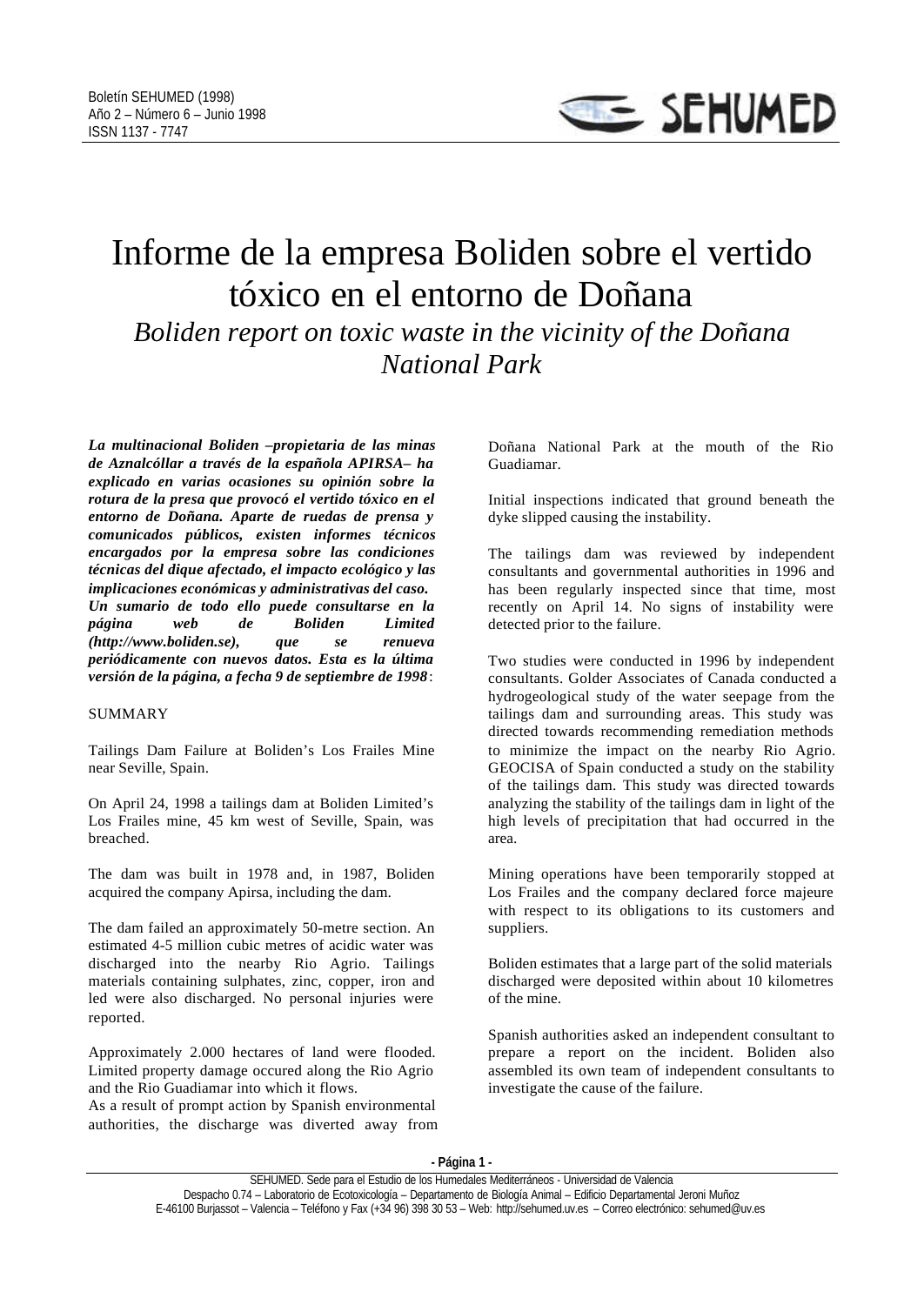Mr Anders B¸ low, President and CEO of Boliden said that Boliden would honour its responsibilities as the owner of the mine, but that the ultimate liability for the damage caused by the accident may be something for the courts to determine.

Mr B<sub>i</sub> low expressed his gratitude for the excellent cooperation the company has received from all government authorities from the time that the accident was first discovered.

The Spanish ministers of industry and labour and the Andalucian Minister of industry stated that they believed that it was important that the tailings dam be rebuilt or a new tailings dam be built and the mine reopened as soon as possible. Notwithstanding the accident, the mine is important to the economic wellbeing of the area and, in their opinion, compatible with the other activities in the area.

Boliden expects the process to reopen the mine to take up to six months.

On May 3 Boliden received approval from Spanish authorities for work to begin on cleaning up discharged material.

Cleanup work began along the banks of the Rio Agrio and Rio Guadiamar between the mine to the port at Huelva are being used to transport the material. Contractors have been retained for other aspects of the cleanup.

An action committee established by the Spanish national and Andalucian regional governments to oversee the cleanup has approved a plan to return the discharged material to the mine site for disposal.

Boliden also established working groups to the study the effects of the accident on property and wildlife as well as on surface and underground water.

The pH in the river is back to the normal 7.5. The pH was about 5 the day after the dam failure.

On May 6 Boliden entered into an agreement with the Andalucian Federation of Farmers, The Andalucian Ministry of Farms and Fisheries and the mayors of the Towns of Sanlucar la Mayor and Huevar (sic) with respect to the advance of moneys to farmers whose 1998 harvest was directly affected by the discharge from the ruptured tailings dam.

Under the agreement, an independent consultant selected by Boliden will carry out a survey under the supervision of local governmental authorities to determine the net amount lost by the farmers as a result of their inability to plant or harvest and sell their crops. Boliden will advance moneys to those farmers who

accept the independent consultant's determination of loss.

Boliden estimates that the aggregate amount that it might be required to advance under the agreement is approximately US\$6.5 million. Boliden's estimate is based on its own assessment of the damage and recently obtained satellite images.

The agreement specifically provides that, by entering into the agreement and advancing moneys, Boliden does not accept any liability for the damage caused by the rupture of the tailings dam.

Boliden believed that the payments made by it to the farmers under the agreement would be covered by Boliden's third party liability insurance.

Boliden has comprehensive property damage, business interruption and third party liability insurance. The property and business interruption insurance is with Storebrand and has a limit of approximately US\$66 million. The third party liability insurance is with Trygg-Hansa and has a limit of approximately US\$13 million.

By May 9, the zinc grade in the river had decreased to about 2 ppm/l despite stirring in the river during the clean-up.

On May 25, Boliden opened an information office in San Lúcar to receive comments and provide quick information.

On June 8, test fishing in the affected river Guadiamar showed that, once again, there are fish and other aquatic animals in the river.

On June 11, Boliden Limited announced that, according to a report from an independent consulting firm, the probable cause of the April 25 tailings dam accident at its Los Frailes mine in Spain was slippage in a shear zone within a marl formation 15-20 metres below surface.

EPTISA Servicios de Ingeniería S.A., the company commissioned to investigate the accident, is a Spanish engineering and consulting services company specializing in dam design, mine engineering and environmental studies.

EPTISA's investigation and final report is expected to be completed by mid-September.

A distinguished international panel of independent engineering experts from Spain, Sweden and Canada is reviewing EPTISA's work and will review its final report.

**- Página 2 -**